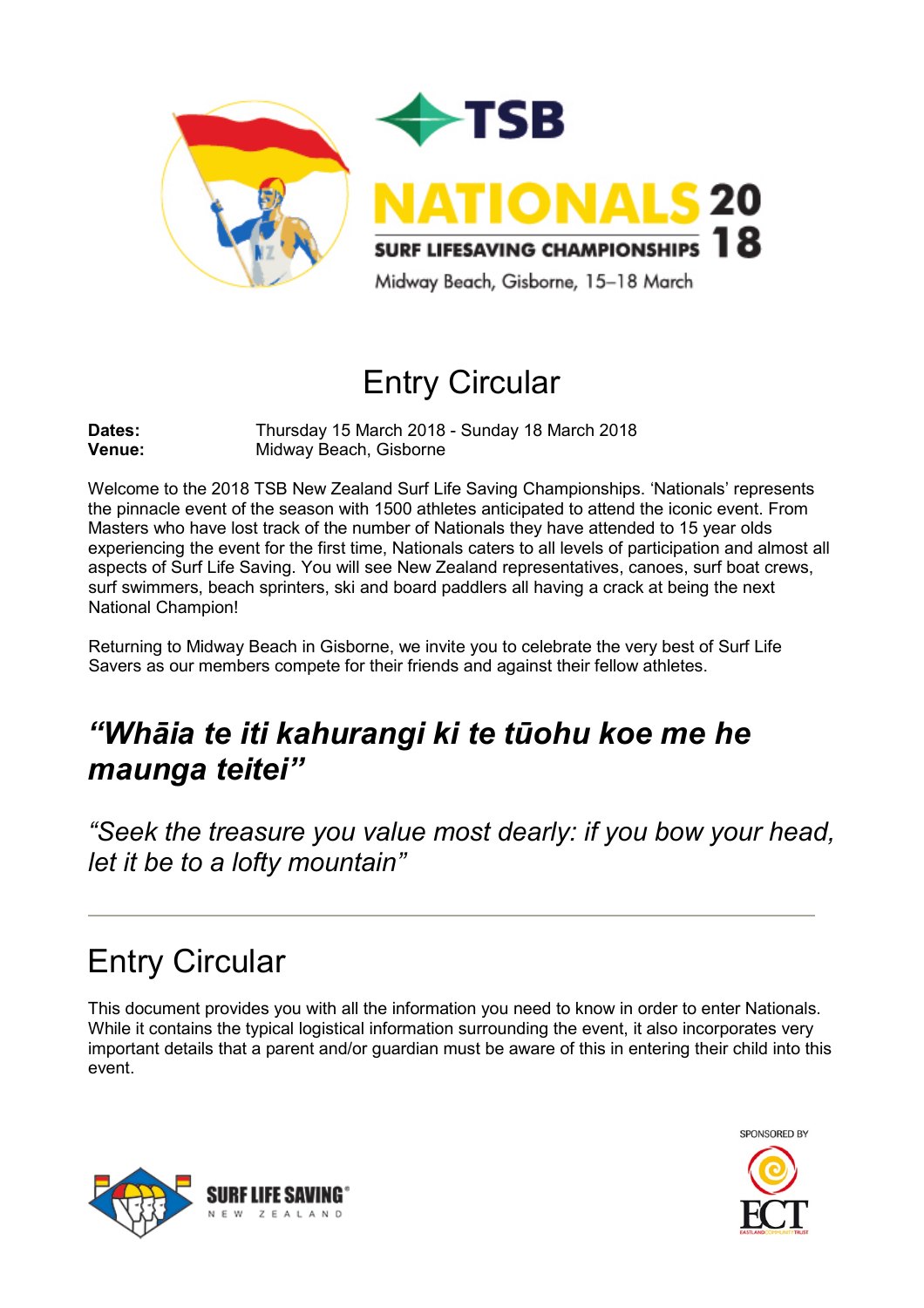# **Entry Information**

| <b>Entry Fee:</b>         | \$110.00 inclusive of GST (Clubs will be invoiced directly)        |
|---------------------------|--------------------------------------------------------------------|
| <b>Masters Entry Fee:</b> | \$75.00 inclusive of GST (Clubs will be invoiced directly)         |
| <b>Substitution Fee:</b>  | \$10.00 inclusive of GST (Clubs will be invoiced directly)         |
| <b>Entry Process:</b>     | Entries may be made using the new SLSNZ Online Event Entry System. |
|                           | Your club has access to this system and will process your entries. |
| <b>Entries Open:</b>      | 6 December 2017 - 5:00am                                           |
| <b>Entries Close:</b>     | 23 February 2017 - 11:00pm                                         |

## **Eligibility of Competitors:**

This competition is open to any SLSNZ member. Without the following details your members will not be eligible to compete nor will they be able to be entered through the online entry system.

- a) Refreshed Surf Lifeguards for the current season OR newly qualified Surf Lifeguards in the current season; and
- b) Current Members (i.e. must not be stored in the 'Last Season Members' or 'Historical Members' folder on the SLSNZ Database; and
- c) Must have the "Membership Form Received" by SLSNZ. (Indicated by a 'tick box' at the top of the individuals membership tab); and
- d) Have a DOB recorded on the SLSNZ Database; and
- e) Have a PRIMARY membership with the club they intend to compete for (membership status displayed in the 'Membership' tab of the individual in the Database) and;
- f) Team substitutes must be registered in some capacity in the event (see notes below).

All athletes competing in the Masters category must comply with the Eligibility of Competitors criteria (b) – (f) outlined above. In addition, all Masters competitors must:

- a) hold a Surf Lifeguard Award; and
- b) be capable of swimming 400m in approximately nine minutes.

SLSNZ expects that both the club and individual will ensure that the competitor has a level of similar proficiency to swim 400m in nine minutes.

SLSNZ reserve the right to limit the number of competitors per event.

### **Team Substitutes:**

As stated in criteria (f) above, all team substitutes must be registered in some capacity in the competition. In some instances, clubs have to substitute members for their team events which can be problematic if the person who is the substitute is not competing in any other event.

Therefore, any potential substitutes (who are not already competing) must be entered into the Team Subsitutes Event. Individual entries cannot be substituted for by another competitor and only team entries as outlined in the Surf Sport Competition Manual.

This is to allow fairness to all by ensuring that all eligibility criteria are met.

### **Residency Rule:**

Non-New Zealand citizens who wish to compete for a New Zealand Club are required to provide proof of New Zealand residency for a period of not less than thirty (30) days immediately prior to the commencement of the competition. All competitors, including possible substitutes, are to have met all the eligibility criteria outlined above by the close of entries.

### **Age groups:**

Age group is determined by the competitor's age at midnight on  $30<sup>th</sup>$  September 2016. For example, if you were 19 on the 30<sup>th</sup> September 2016, you are eligible to compete in the Under 19 division**.**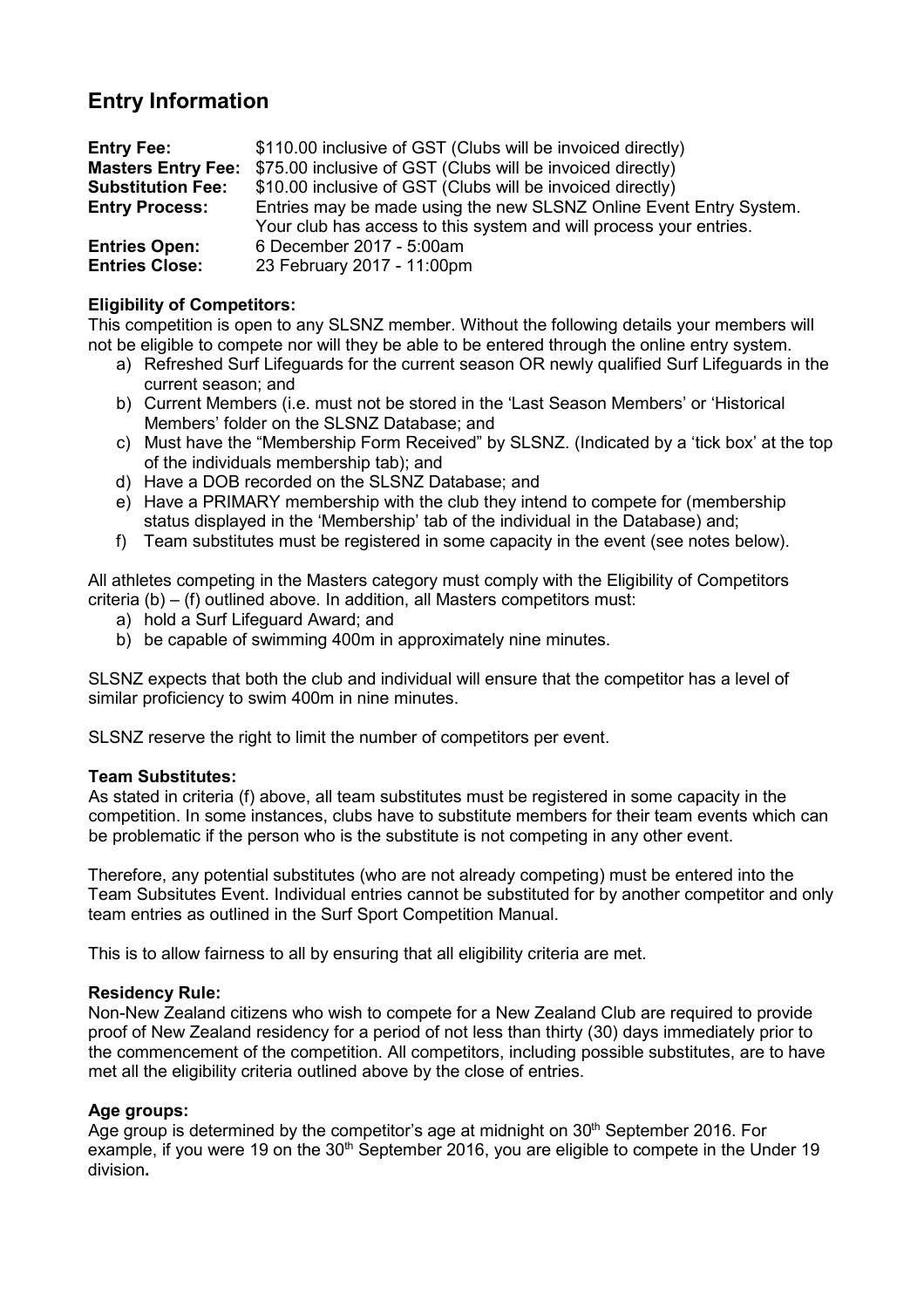Masters are permitted to compete in only one age category in each team event conducted at a Competition. Where a team Event with two competitors is conducted (e.g. double ski), the age of the younger competitor shall determine the age category of the team.

Where a Masters Team Event with three or more Competitors is conducted, the total combined ages of all team members shall be equal to or greater than the Age Group entered into. **Note:** this does not include the sweep in Surf Boat Events.

| <b>Individual Events:</b> |  |
|---------------------------|--|
|---------------------------|--|

| Event:              | <b>Age Group:</b>  | Gender:                                         |
|---------------------|--------------------|-------------------------------------------------|
| <b>Beach Sprint</b> | U16, U19, and Open | Male and Female                                 |
| 2km Beach Run       | U16, U19, and Open | Male and Female                                 |
| Flags               | U16, U19, and Open | Male and Female                                 |
| Run Swim Run        | U16, U19, and Open | Male and Female                                 |
| <b>Surf Race</b>    | U16, U19, and Open | Male and Female                                 |
| Ski Race            | U16, U19, and Open | Male and Female                                 |
| <b>Board Race</b>   | U16, U19, and Open | Male and Female                                 |
| Diamond Race        | U16                | Female                                          |
| Ironman/Ironwoman   | U16, U19, and Open | U16, U19, and Open Male. U19<br>and Open Female |

## **Team Events**:

| Event:              | <b>Age Group:</b>  | Gender:                     |
|---------------------|--------------------|-----------------------------|
| <b>Beach Relay</b>  | U16, U19, and Open | Male and Female             |
| <b>Surf Teams</b>   | U16, U19, and Open | Male and Female             |
| Ski Relay           | U19 and Open       | Male and Female             |
| Double Ski          | U19, and Open      | Male, Female and Mixed Open |
| <b>Board Relay</b>  | U16, U19, and Open | Male and Female             |
| <b>Taplin Relay</b> | U16, U19, and Open | Male and Female             |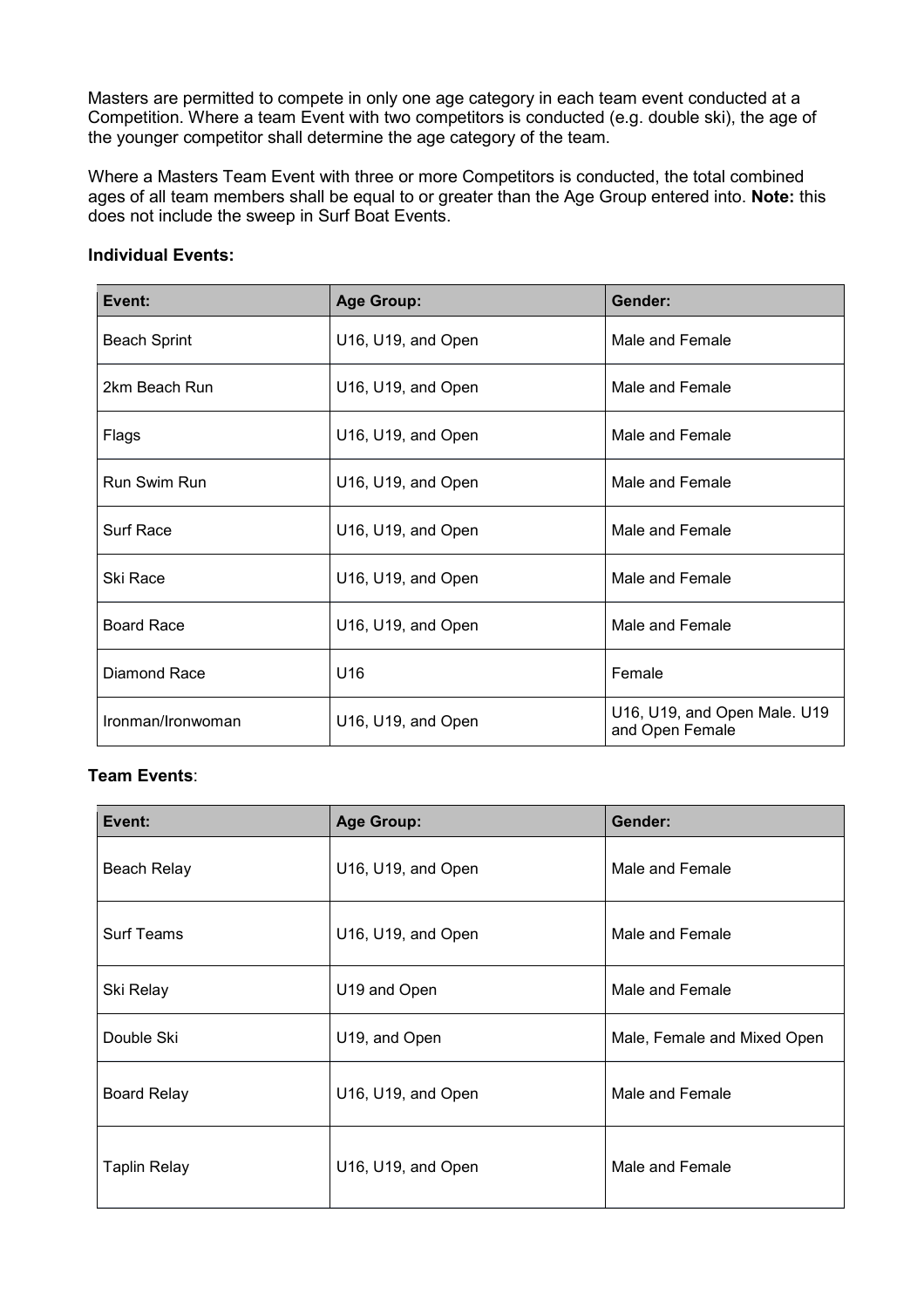| <b>Tube Rescue</b>            | U16, U19, and Open | Male and Female |
|-------------------------------|--------------------|-----------------|
| <b>Board Rescue</b>           | U16, U19, and Open | Male and Female |
| Canoe Race – Long Course      | U19 and Open       | Male and Female |
| Canoe Race - Short Course     | U19 and Open       | Male and Female |
| Surf Boat Race - Long Course  | U19, U23, and Open | Male and Female |
| Surf Boat Race - Short Course | U19, U23, and Open | Male and Female |
| Mixed Surf Boat Relay         | Open               | Open            |
| Lifesaver Relay               | Open               | Open            |

### **Masters Events:**

| Event:              | <b>Age Group:</b>                                                                                                        | Gender:         |
|---------------------|--------------------------------------------------------------------------------------------------------------------------|-----------------|
| <b>Beach Sprint</b> | 30-34, 35-39, 40-44, 45-49, 50-54,<br>55-59, 60-64, 65-69, 70-74, 75-79,<br>80-84, 85-89, 90-94, 95-99, and<br>$100 +$ . | Male and Female |
| Beach Flags         | 30-34, 35-39, 40-44, 45-49, 50-54,<br>55-59, 60-64, 65-69, 70-74, 75-79,<br>80-84, 85-89, 90-94, 95-99, and<br>$100 +$ . | Male and Female |
| <b>Run Swim Run</b> | 30-34, 35-39, 40-44, 45-49, 50-54,<br>55-59, 60-64, 65-69, 70-74, 75-79,<br>80-84, 85-89, 90-94, 95-99, and<br>$100 +$ . | Male and Female |
| Ski Race            | 30-34, 35-39, 40-44, 45-49, 50-54,<br>55-59, 60-64, 65-69, 70-74, 75-79,<br>80-84, 85-89, 90-94, 95-99, and<br>$100 + .$ | Male and Female |
| <b>Board Race</b>   | 30-34, 35-39, 40-44, 45-49, 50-54,<br>55-59, 60-64, 65-69, 70-74, 75-79,<br>80-84, 85-89, 90-94, 95-99, and<br>$100 +$ . | Male and Female |
| Surf Race           | 30-34, 35-39, 40-44, 45-49, 50-54,<br>55-59, 60-64, 65-69, 70-74, 75-79,<br>80-84, 85-89, 90-94, 95-99, and<br>$100 + .$ | Male and Female |
| Ironman/Ironwoman   | 30-34, 35-39, 40-44, 45-49, 50-54,<br>55-59, 60-64, 65-69, 70-74, 75-79,<br>80-84, 85-89, 90-94, 95-99, and<br>$100 +$ . | Male and Female |
| Double Ski          | 30-34, 35-39, 40-44, 45-49, 50-54,<br>55-59, 60-64, 65-69, 70-74, 75-79,                                                 | Male and Female |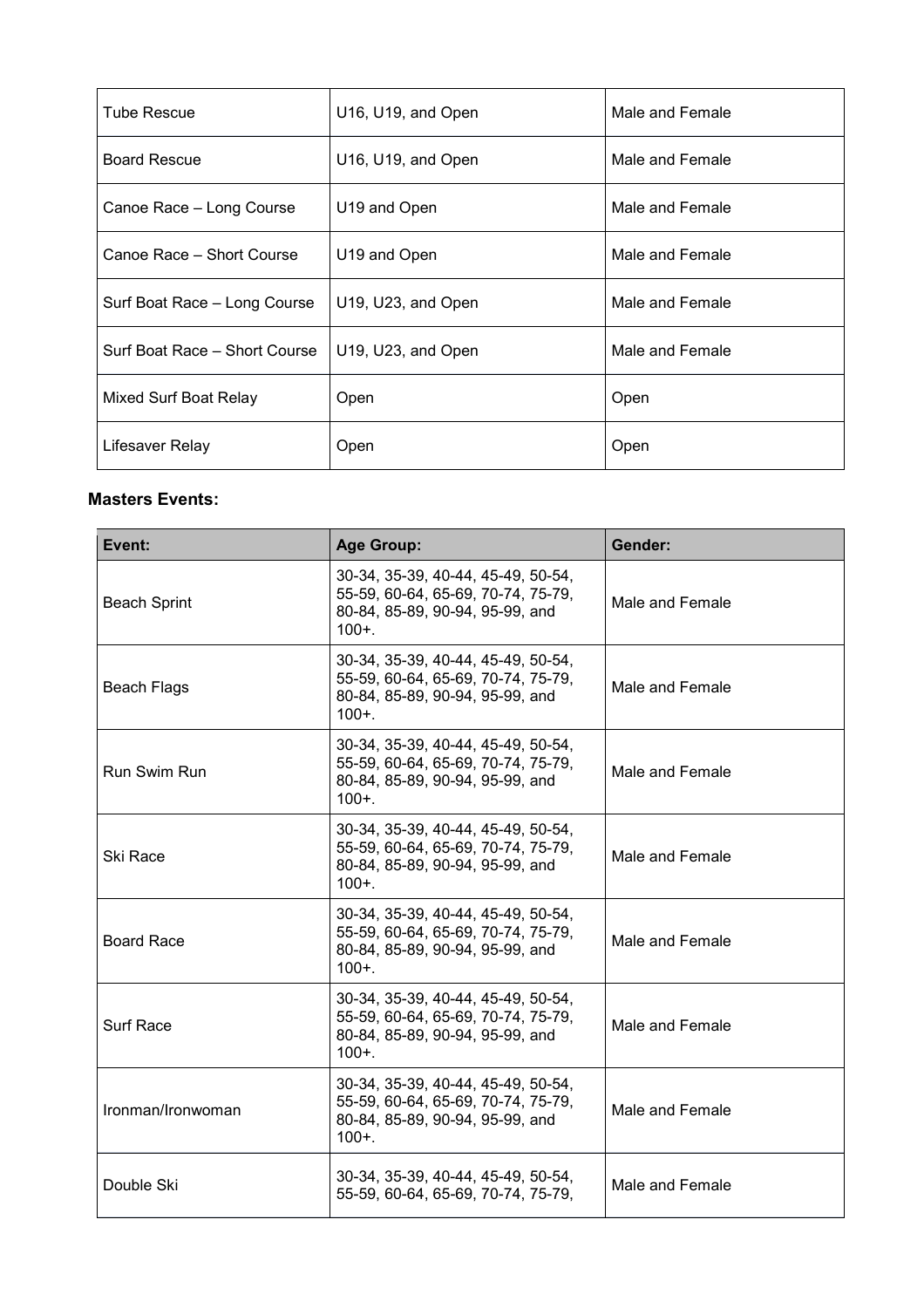|                               | 80-84, 85-89, 90-94, 95-99, and<br>$100 +$ . |                 |
|-------------------------------|----------------------------------------------|-----------------|
| Beach Relay                   | 120+, 140+, 160+, 180+, 200+                 | Male and Female |
| Surf Teams (Three Person)     | $90+$ , 110+, 130+, 150+                     | Male and Female |
| Ski Relay                     | $90+$ , 110+, 130+, 150+                     | Male and Female |
| <b>Board Relay</b>            | $90+$ , 110+, 130+, 150+                     | Male and Female |
| <b>Taplin Relay</b>           | 90+, 110+, 130+, 150+                        | Male and Female |
| Canoe Race - Short Course     | 120+, 140+, 160+, 180+, 200+                 | Male and Female |
| Surf Boat Race - Short Course | 120+, 140+, 160+, 180+, 200+                 | Male and Female |

Please note:

• The events listed are dependent upon the number of entries and surf/weather conditions.

### **Ironman, Ironwoman and Taplin Draw:**

The order of disciplines within the Ironman, Ironwoman and Taplin event will be determined at the respective Team Manager Meeting on Thursday.

## **Event Rules**

The 2018 TSB New Zealand Surf Life Saving Championships will be conducted under the rules contained in the following documents:

The event will be conducted under the rules contained in the following documents:

- SLSNZ [Constitution](http://www.surflifesaving.org.nz/organisation/about-us/management-documents/)
- SLSNZ [Regulations](http://www.surflifesaving.org.nz/organisation/about-us/management-documents/)
- SLSNZ Code of [Conduct](http://www.surflifesaving.org.nz/organisation/about-us/management-documents/)
- SLSNZ Sport [Policies](http://www.surflifesaving.org.nz/sport/about-us/sport-policies/)
- **SLSNZ Surf Sport [Competition](http://www.surflifesaving.org.nz/sport/about-us/surf-sport-manual/) Manual**, including any additional amendments.
- SLSNZ Equipment [Specifications](http://www.surflifesaving.org.nz/clubhouse/gear-shed/sport-documents/) Manual
- Any additional requirements as communicated by the Event Management

Copies of these documents are available from the SLSNZ website.

## **Event Programming**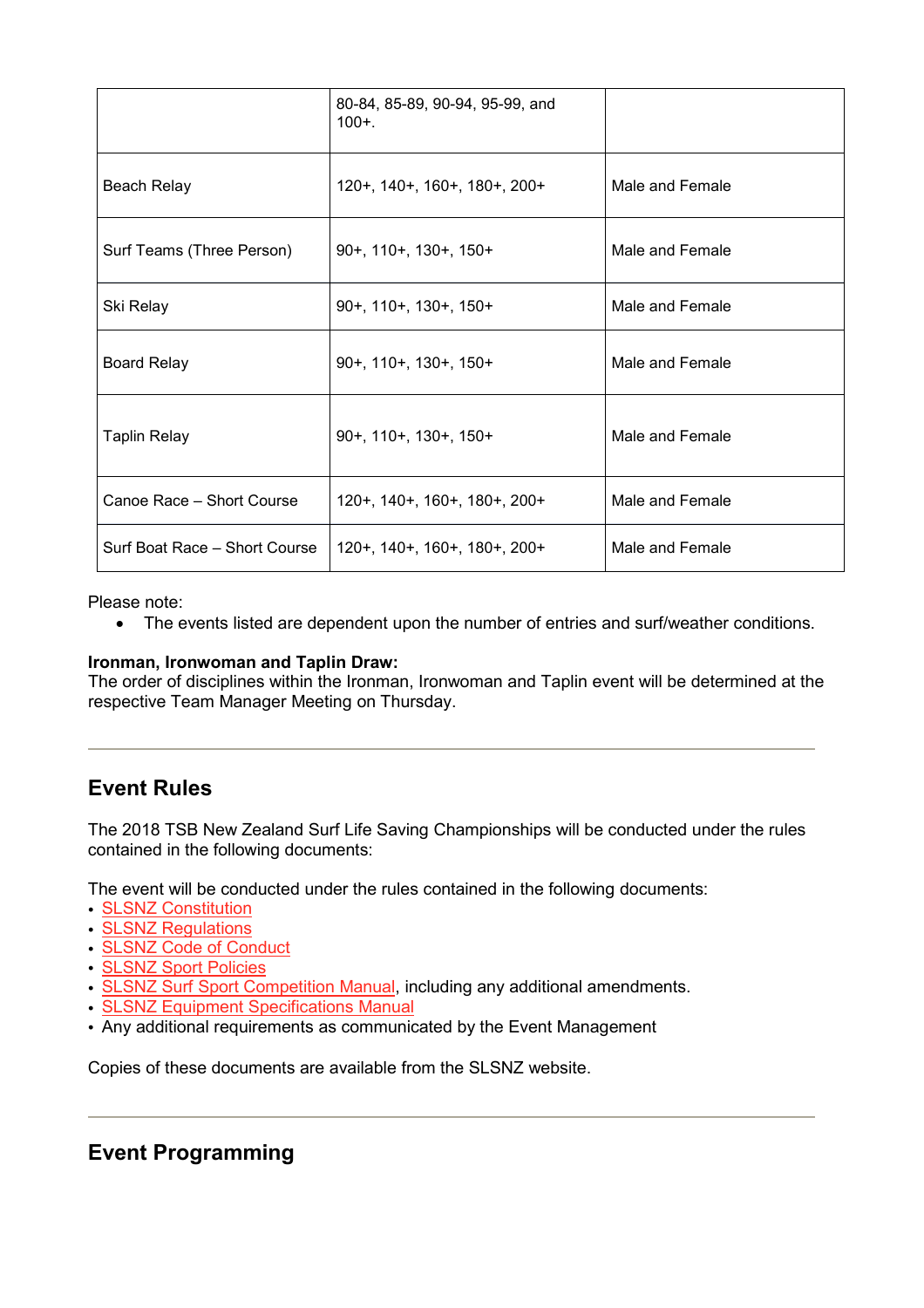The Draft Programme can be found in Appendix Two [here.](http://www.surflifesaving.org.nz/calendar/2018/march/tsb-new-zealand-surf-life-saving-championships-(nationals)/) Please note that the Draft Programme is subject to change due to a dependence upon the number of entries and surf/weather conditions.

| Thursday 15 March 2018                 |        |                 |                    |
|----------------------------------------|--------|-----------------|--------------------|
| Warm Up Start Time:                    | 7:30am | Off Water Time: | 8:10am             |
| <b>Marshalling Start Time:</b>         | 8:15am | Low Tide:       | 11:25am            |
| <b>Boat/Canoe Registrations Close:</b> | 7:30am | High Tide:      | 5:14am             |
| <b>Start Time:</b>                     | 8:30am |                 |                    |
| Friday 16 March 2018                   |        |                 |                    |
| Warm Up Start Time:                    | 7:00am | Off Water Time: | 7:40am             |
| <b>Marshalling Start Time:</b>         | 7:45am | Low Tide:       | 12:11pm            |
| <b>Boat/Canoe Registrations Close:</b> | 7:30am | High Tide:      | 6:01am             |
| <b>Start Time:</b>                     | 8:00am |                 |                    |
| Saturday 17 March 2017                 |        |                 |                    |
| Warm Up Start Time:                    | 7:00am | Off Water Time: | 7:40am             |
| <b>Marshalling Start Time:</b>         | 7:45am | Low Tide:       | 12:56pm            |
| <b>Boat/Canoe Registrations Close:</b> | 7:30am | High Tide:      | 6:45am             |
| <b>Start Time:</b>                     | 8:00am |                 |                    |
| Sunday 18 March 2017                   |        |                 |                    |
| Warm Up Start Time:                    | 7:00am | Off Water Time: | 7:40am             |
| <b>Marshalling Start Time:</b>         | 7:45am | Low Tide:       | 1:40 <sub>pm</sub> |
| <b>Boat/Canoe Registrations Close:</b> | 7:30am | High Tide:      | 7:29am             |
| <b>Start Time:</b>                     | 8:00am |                 |                    |
|                                        |        |                 |                    |

#### **Event Draws:**

A full and final event programme will be developed following the close of entries. The final event starter lists will be emailed to Team Managers on Monday 12 March and any updates communicated at the Team Managers meetings.

Please note that Event Management and Officials reserve the right not to hold events for any competitor. If your competitor is not on the line ready then they will not start in that heat, semi, or final. While automatic scratching will be implemented, if you do have knowledge of these before the event it will assist the event management considerably.

## **Site Plan**

The draft Site Plan can be found in Appendix Three [here.](http://www.surflifesaving.org.nz/calendar/2018/march/tsb-new-zealand-surf-life-saving-championships-(nationals)/)

Please note that the Site Plan is subject to change due to a dependence upon the number of entries and surf/weather conditions.

## **Code of Conduct**

The organisers also reserve the right to exclude competitors from further competition for poor or 'un-sportsman like' behaviour. This also applies to parents, managers and supporters.

To view the SLSNZ Code of Conduct click [here.](http://www.surflifesaving.org.nz/organisation/about-us/management-documents/)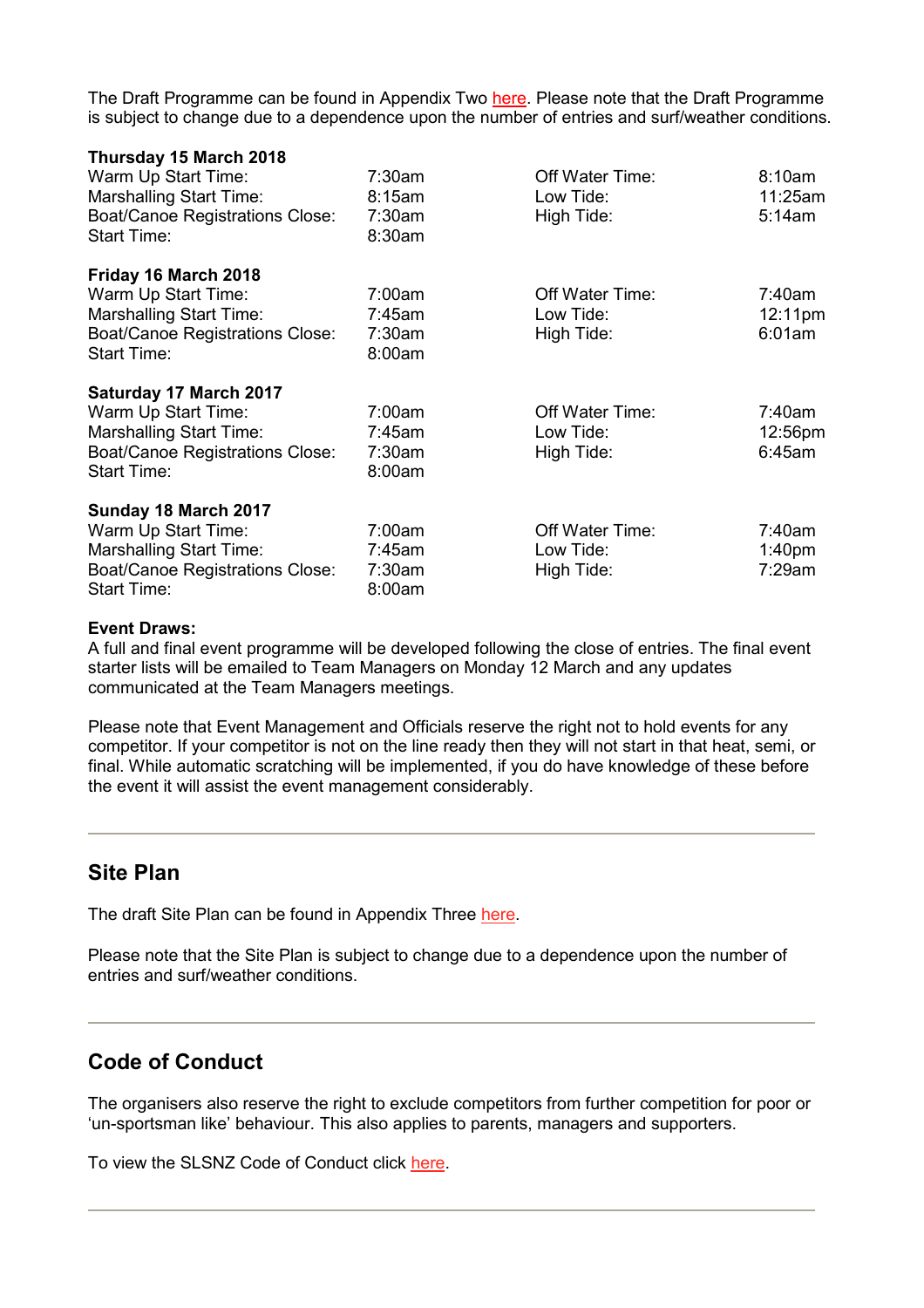## **Event Photography**

Applications need to be made to the Event Manager to gain access to the Competition Arenas in order to use cameras or video devices. Applications need to be made prior to the start of the event and must be submitted by the 2 March 2018. The Application Form can be found in Appendix Four [here.](http://www.surflifesaving.org.nz/calendar/2018/march/tsb-new-zealand-surf-life-saving-championships-(nationals)/)

Only applications from Surf Life Saving Members and Media Agencies will be accepted for consideration (No public or non-members will be given access to the Competition Arenas to take photos, this includes parents of members who do not hold a membership themselves).

If access is gained then a Lanyard and Vest will be issued and must be worn at all times.

SLSNZ reserves the right to refuse access to the arenas.

By entering this event Athletes and Team Management agree to SLSNZ using images and video taken during the competition for media and marketing purposes. Athletes and Team Management also agree by entering into this event that SLSNZ or second party contractors are allowed to fly drones above Competitors and Team Management throughout the event.

## **Event Safety**

### **Competition Safety Plan:**

The Competition Safety Plan will be made available through the website [here](http://www.surflifesaving.org.nz/calendar/2018/march/tsb-new-zealand-surf-life-saving-championships-(nationals)/) by the 11 March 2018. The document is also available for viewing in the Event Management Area in the Midway Surf Life Saving Club.

### **Competition Safety Vests**:

The wearing of high visibility vests will be mandatory at this event. Supplying safety vests is a club responsibility and must be in line with the SLSNZ guidelines for safety vests. This information can be found [here.](http://www.surflifesaving.org.nz/clubhouse/slsnzhighvisibilityvests)

### **Parent, Guardian, Coach, Team Manager and Club Obligations**:

It is the responsibility of clubs, through their coaches and manager, to ensure that each individual competitor is competent to **safely** compete in the conditions that prevail on any given day.

It is therefore the clubs responsibility to ensure that competitors who are not yet competent to compete in the prevailing conditions are withdrawn from an event rather than expose them to unnecessary risk or potential harm by encouraging or coercing competitors to compete, particularly against their will. Please refer to statement (e) of the **Agreement to be bound by the Manual** section of the **Surf Sports Competition Manual.** The Manual can be found [here.](http://www.surflifesaving.org.nz/sport/about-us/surf-sport-manual/)

It is the expectation of the organisers that all clubs will only permit competent competitors to compete in an event.

## **Presentations**

At various points of each day we will be presenting medals to all  $1<sup>st</sup>$ ,  $2<sup>nd</sup>$ , and  $3<sup>rd</sup>$  place getters in each event that was contested. The 2018 TSB New Zealand Surf Life Saving Championships Top Club Trophy will be awarded to the club that has the most club points at the close of competition.